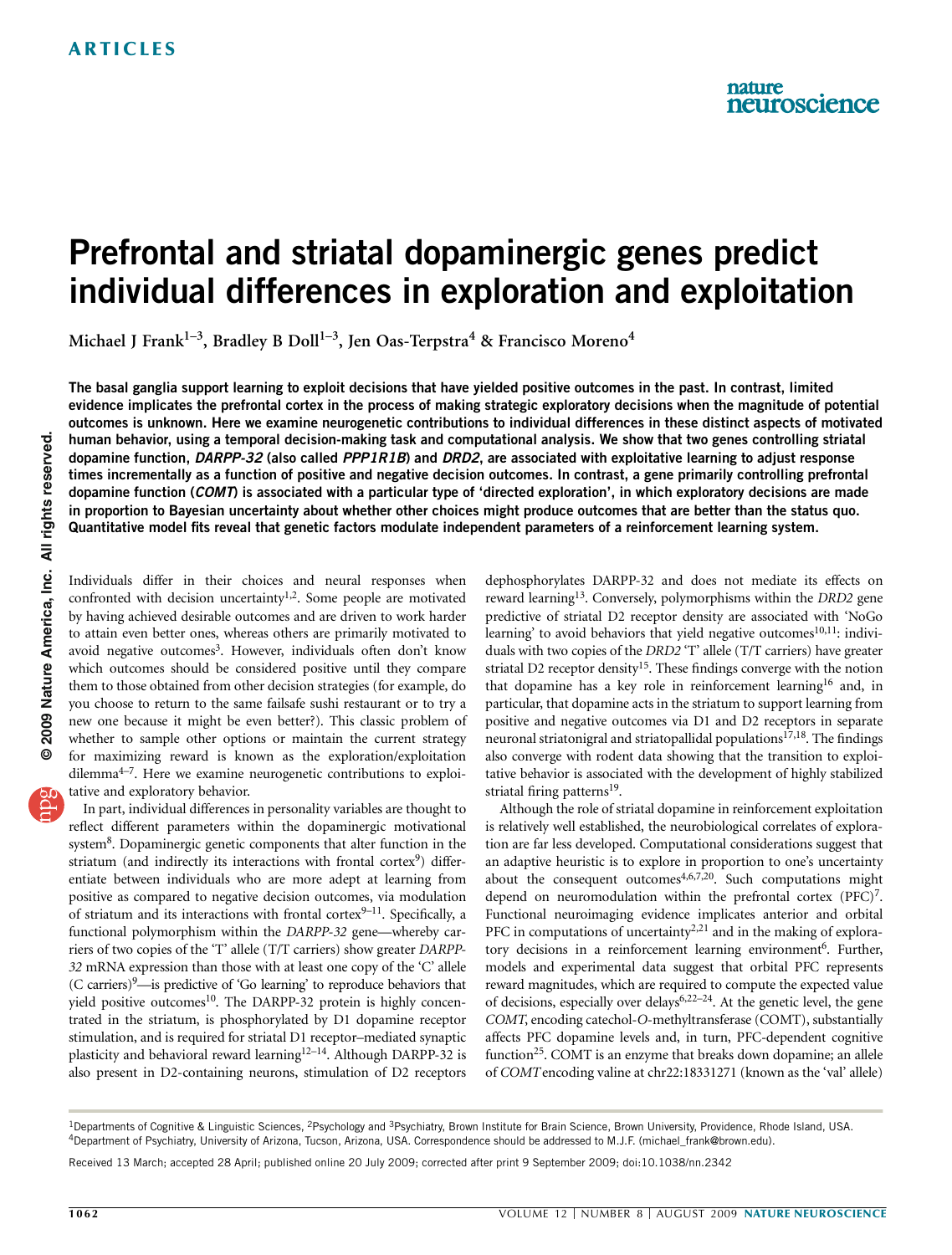

is associated with greater enzymatic efficacy, and therefore lower PFC dopamine levels, than a methionine-encoding ('met') allele. The enzyme has a comparatively minor role in striatum owing to its relatively sparse expression and to the presence of potent dopamine transporters and autoreceptors $25-28$ .

We assessed these motivational components, including exploitation, exploration, and probability versus magnitude learning, within a single "temporal utility integration task"<sup>29</sup>. We hypothesized that genetic markers of striatal dopaminergic function (DARPP-32 and DRD2) would be predictive of response time adaptation to maximize rewards. In contrast, we hypothesized that a genetic marker of prefrontal dopaminergic function (COMT) would be predictive of uncertaintybased exploration and enhanced representation of reward magnitudes.

### RESULTS

#### Temporal integration of expected value

Participants observed a clock arm that completed a revolution over 5 s, and they could stop the clock with a key press in an attempt to win points. Rewards were delivered with a probability and magnitude that varied as a function of response time (RT, Fig. 1). The functions were designed such that the expected value (EV; probability  $\times$  magnitude) increased, decreased or remained constant (IEV, DEV or CEV) with increasing response times (Fig. 1). Thus, in the DEV condition, faster RTs yielded more points on average, such that performance benefited from Go learning to produce further speeded RTs. In contrast, fast RTs in the IEV condition yielded below-average outcomes, such that performance benefited from NoGo learning to produce adaptively slower responding. The CEV condition was included for a within-subject baseline RT measure for comparison with IEV and DEV. Because all RTs are equivalently rewarding in the CEV condition, participants' RT in this condition controlled for individual differences in overall motor responding. Given this baseline, an ability to adaptively integrate expected value would be indicated by relatively faster responding in the DEV condition and slower responding in the IEV condition. Dopaminergic manipulations in Parkinson's patients have opposite effects on these measures, likely via modulation of striatal dopamine<sup>[29](#page-6-0)</sup>.

We also included a fourth condition (constant expected value– reverse, CEVR) in which reward probability increased while magnitude decreased. This condition serves two purposes. First, because both CEV and CEVR have equal expected values across time, any difference in RT in these two conditions can be attributed to a participants' potential bias to learn more about reward probability than about magnitude or Figure 1 Task conditions: decreasing expected value (DEV), constant expected value (CEV), increasing expected value (IEV) and constant expected value–reverse (CEVR). The  $x$  axis corresponds to the time after onset of the clock stimulus at which the response is made. The functions are designed such that the expected value at the beginning in DEV is equal to that at the end in IEV so that at optimal performance, subjects should obtain the same average reward in both IEV and DEV. Faster responses were accompanied by longer intertrial intervals so that reward rate is roughly equalized across conditions. (a) Example clock-face stimulus. Each trial ended when the subject made a response or otherwise when the 5 s duration elapsed. The number of points won on the current trial was displayed. (b) Probability of reward occurring as a function of response time. (c) Reward magnitude (contingent on probability in b). (d) Expected value across trials for each time point. Note that CEV and CEVR have the same EV.

vice versa. Second, CEVR provides another measure of avoidance learning. That is, despite the constant expected value, a bias to learn from negative outcomes will produce slowed responses because of their high probability of occurrence at early response times.

Overall, participants showed robust learning (Fig. 2; also see Fig. 5 in the Supplementary Data Analysis for RTs for each genotype). Compared to the baseline CEV condition, RTs in the IEV condition were significantly slower ( $F_{1,67} = 28.5$ ,  $P < 0.0001$ ), whereas those in the DEV condition were significantly faster ( $F_{1,67} = 6.7$ ,  $P = 0.01$ ).

There were no effects of any gene either on baseline RTs in the CEV condition or on overall response time (all  $P$  values  $> 0.25$ ). Nevertheless, within-subject RT modulations due to reward structure were predictably altered by striatal genotype (Fig. 3). Individuals with the DARPP-32 T/T genotype showed enhanced Go learning, with faster RTs in the last block of the DEV condition ( $F_{1,64} = 4.4$ ,  $P = 0.039$ ), and, marginally, relative to CEV (DEV $_{\text{diff}}$ ,  $F_{1,64} = 3.1$ ,  $P = 0.08$ , an effect that was significant across all trials;  $P < 0.05$ ). DARPP-32 alleles had no effect on NoGo learning (IEV RTs, or IEV $_{diff}$ ; P values > 0.8). Conversely, DRD2 T/T carriers, who have the highest striatal D2 receptor density<sup>[10,15](#page-6-0)</sup>, showed marginally slower RTs in IEV, indicative of enhanced NoGo learning ( $F_{1,66} = 3.3$ ,  $P = 0.07$  for both IEV and IEV<sub>diff</sub>), but no effect on Go learning (P values  $> 0.3$ ). Modeling results reported below, together with CEVR performance, more strongly support the conclusion that DARPP-32 and DRD2 alleles modulate learning to speed and slow RTs from positive and negative outcomes. Finally, there was no effect of COMT on any of these measures ( $P$  values  $> 0.35$ ). This constellation of genetic effects converge with those found previously<sup>10</sup> but extend them to a completely different task context, dependent measure and sample. Moreover, these same RT adaptations due to reward structure are sensitive to dopaminergic manipulation in Parkinson's disease<sup>29</sup>.

Further analysis revealed genetic contributions to learning from probability relative to magnitude of reinforcement, as assessed by comparing RTs in the CEVR condition (alone and relative to CEV;  $P = 0.02$ , Supplementary Data Analysis). Specifically, individuals



Figure 2 Response times as a function of trial number, smoothed (with weighted linear least-squares fit) over a ten-trial window. (a) In all 69 participants. (b) Computational model.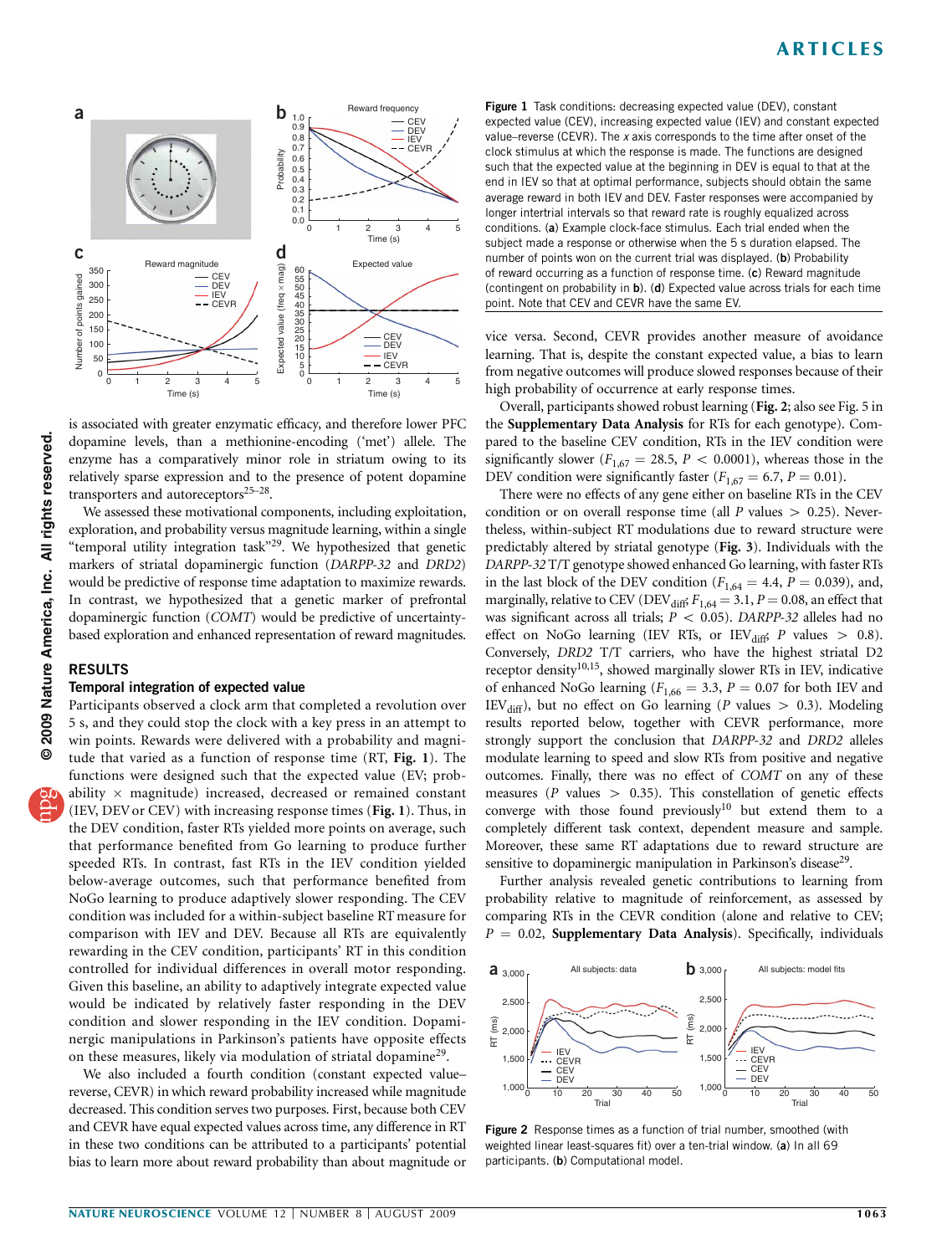

Figure 3 Relative within-subjects biases to speed RTs in DEV relative to CEV (DEV<sub>diff</sub> = CEV - DEV) and to slow RTs in IEV (IEV<sub>diff</sub> = IEV - CEV). Values represent mean (s.e.m.) in the last quarter of trials in each condition. (a) DARPP-32 gene. (b) DRD2 gene. (c) COMT gene.

with enhanced D2 function showed significantly greater sensitivity to frequent negative outcomes in CEVR, again consistent with enhanced NoGo learning. There was also some evidence that carriers of the COMT met allele were more sensitive to reward magnitudes (Fig. 1 in Supplementary Data Analysis).

#### Trial-to-trial RT adaptation: exploration?

Although, on average, participants incrementally changed response times dependent on reward structure, single-subject data revealed large RT swings from one trial to the next (Fig. 4). These swings did not reflect adaptive changes following rewards or lack thereof<sup>[29](#page-6-0)</sup>. Instead, preliminary analyses indicated that RT swings simply reflected a regression to the mean, whereby faster-than-average responses were more likely to be followed by relatively slower responses and vice versa ( $P < 0.0001$ ; Supplementary Data Analysis). As will be clear, however, these RT swings reflect more than just a statistical necessity and are likely to represent participants' tendency to explore the space of responses to determine the reward structure. We investigated this effect in the mathematical reinforcement learning (RL) model developed below.

principles by which the more complex neural model captures the incremental RT changes as a function of reward prediction error; (ii) to augment the model to capture strategic exploratory behavior as a function of reward uncertainty; and (iii) to determine whether best-fitting model parameters for both exploitative and exploratory decisions are predictably modulated as a function of genotype<sup>10</sup>.

The point of departure for the model is the central assumption common with virtually all reinforcement models, namely that participants develop an expected value  $V(t)$  for the reward they expect to gain in a given trial t. This value is updated as a function of each reward experience using a simple delta rule:

$$
V(t+1) = V(t) + \alpha \delta(t)
$$

where  $\alpha$  is a learning rate that modifies the extent to which values are updated from one trial to the next and  $\delta$  is the reward prediction error reported by dopamine neurons $16,33$ , which is simply the reward outcome (Rew) minus the prior expected value:

$$
\delta(t) = \text{Row}(t) - V(t)
$$

#### Computational model

We previously simulated performance in this task using an a priori neural network model of the basal gangli[a29.](#page-6-0) The model simulates interactive neural dynamics among corticostriatal circuits and accounts for various effects of dopaminergic manipulation on action selection and reinforcement learning<sup>[17,30–32](#page-6-0)</sup>. Simulated treatments with medications that stimulate dopamine receptors induce speeded RTs in the DEV condition as a result of D1 dependent Go learning in striatonigral cells. However, the same increased dopamine release impedes the ability to slow down in IEV due to excessive D2 receptor stimulation on striatopallidal cells and concomitant impairments in NoGo learning. Simulated dopamine depletion produces the opposite result: less speeding in DEV but better slowing in IEV and CEVR, mirroring the performance of Parkinson's patients on the task[29](#page-6-0).

Here we develop an abstract mathematical model designed to quantitatively fit individual participants' response times on a trial-to-trial basis. The purpose of this modeling is threefold: (i) to demonstrate the core computational



Figure 4 Trial-to-trial RT adjustments in a single subject. (a-d) Shown are data in CEV (a), CEVR (b), DEV (c) and IEV (d). Model Go and NoGo terms (magnified by four times) accumulate as a function of positive and negative prediction errors. Go dominates over NoGo in DEV and the reverse in IEV, but these incremental changes do not capture trial-by-trial dynamics. For this subject,  $\alpha_G = 0.63$ and  $\alpha_{\parallel} = 0.74$  (ms per point).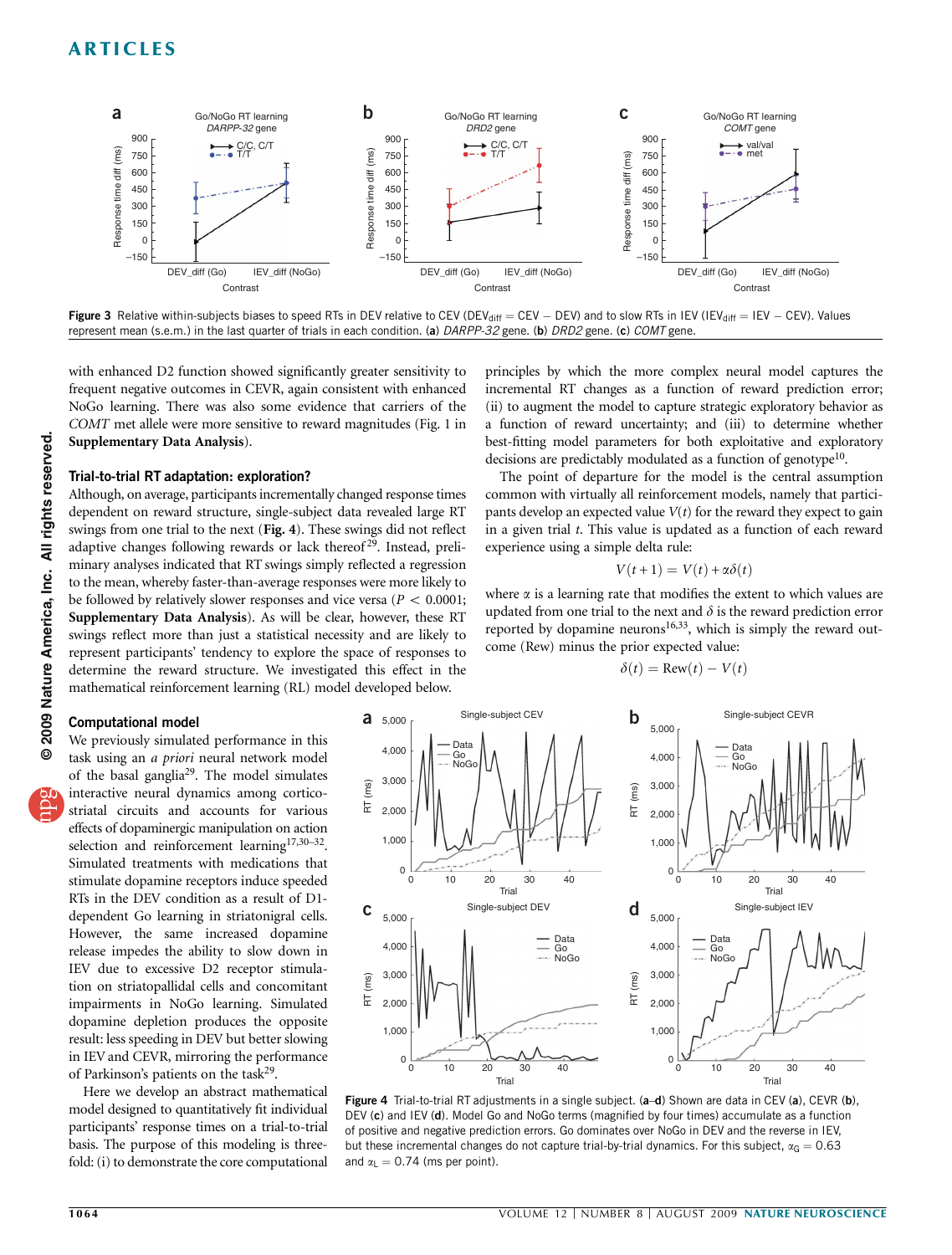

Figure 5 Genetic effects on reinforcement model parameters. DARPP-32 T/T carriers showed relatively greater learning rates from gains than losses  $(\alpha_{GN} = \alpha_G - \alpha_N)$  compared to C carriers. DRD2 T/T carriers showed the opposite pattern. The COMT gene did not affect learning rates, but met carriers had significantly higher uncertainty-based explore parameter  $(e)$ values (which are divided by  $10<sup>4</sup>$  to allow them to be displayed on the same scale) than did val/val participants. Error bars, s.e.m.

This value integration is posited to be computed by brain areas upstream of dopamine neurons comprising the "critic," which learns as a function of prediction errors to faithfully represent expected value<sup>5,34,35</sup>. Our model further shares the assumption that these same prediction error signals train the " $actor$ " in the striatum<sup>34</sup>. This process can occur in at least two ways. First, we model a simple, likely implicit, process whereby accumulated positive prediction errors translate into approach-related speeded responses (Go learning), whereas accumulated negative prediction errors produce relative avoidance and slowed responses (NoGo learning)<sup>29,32</sup>. These processes are posited to rely on D1 and D2 receptor mechanisms in separate populations of striatonigral and striatopallidal cells<sup>17,29,32,36</sup>. Because of these differential learning mechanisms, we use different learning rates, and for each:

> $Go(s, a, t+1) = Go(s, a, t) + \alpha_G \delta_+(t)$  $Nogo(s, a, t+1) = Nogo(s, a, t) + \alpha_N \delta(t)$

where  $\alpha_G$  controls D1-dependent speeding from positive prediction errors  $(\delta_+)$  and  $\alpha_N$  controls D2-dependent slowing from negative prediction errors  $(\delta_-)$ , for action a and clock-face state s. On each trial RTs were predicted to speed or slow according to differences between current Go and NoGo values.

**Figure 6** Evolution of action-value distributions. (a,b) Beta probability density distributions representing the belief about the likelihood of reward prediction errors following fast and slow responses, averaged across all subjects' data. The  $x$  axis shows the probability of a positive prediction error and the y axis represents the belief in each probability, with the mean value  $\mu$ representing the best guess. Dotted lines reflect distributions after a single trial; dashed lines, after 25 trials; solid lines, after 50 trials. (See Supplementary Video 1 for dynamic changes in these distributions across all trials for a single subject.). Differences between  $\mu_{\text{fast}}$  and  $\mu_{\text{slow}}$  were used to adjust RTs to maximize reward likelihood. The s.d.  $\sigma$  was taken as an index of uncertainty. Exploration was predicted to modulate RT in direction of greater uncertainty about whether outcomes might be better than the status quo. (c,d) Trajectory of means and s.d. for a single subject in DEV and IEV conditions. Uncertainties  $\sigma$  decrease with experience. Corresponding beta hyperparameters  $\eta$  and  $\beta$  are shown in Supplementary Data Analysis.

In addition to this implicit process capturing putative striatal contributions to approach/avoidance, we also model a more strategic process in which participants separately keep track of reward structure for different ('fast' and 'slow') responses (Supplementary Data Analysis). With these action representations, participants need only adapt RTs in proportion to the difference between their expected reward values. This would allow, for example, participants to delay responding when slow RTs yield larger rewards on average (as in IEV) or to speed up when they do not. We model this process using Bayesian integration, assuming subjects represent the prior distributions of reward prediction errors separately for fast and slow responses and update them as a function of experience via Bayes' rule:

$$
P(\theta|\delta_1\ldots\delta_n) \propto P(\delta_1\ldots\delta_n|\theta)P(\theta)
$$

where  $\theta$  reflects the parameters governing the belief distribution about the reward prediction errors for each response, and  $\delta_1...\delta_n$  are the prediction errors observed thus far (on trials 1 to n). Simply stated, Bayes' rule implies that the degree to which each outcome modifies participants' beliefs about obtainable rewards depends on their prior experience and, given this prior, the likelihood that the outcome would occur. As experience is gathered, the means of the posterior distributions accurately represent reward structure in each condition (see below).

We considered that participants either track the probability of a reward prediction error (that is, the probability that a dopamine burst occurs) using beta distributions beta $(\eta, \beta)$  or track the magnitude of expected rewards represented by normal distributions  $N(\mu,\sigma^2)$ . We focus here on the beta distribution implementation, which provided a better fit to the behavioral data. Nevertheless, all genetic results presented below held when using normal distributions and a Kalman filter (Supplementary Data Analysis). In either case, RTs were predicted to adapt in proportion to the difference between the best estimates of reward structure for fast and slow responses; that is, the following term was added to the RT prediction:  $\rho[\mu_{slow}(s,t) - \mu_{fast}(s,t)],$ where  $\rho$  is a free parameter.

We also modeled other parameters that contribute to RT in this task, including simple baseline response speed (irrespective of reward), captured by free parameter  $K$ ; autocorrelation between the current and previous RT  $(\lambda)$  regardless of reward; and a tendency to adapt RTs toward the single largest reward experienced thus far ('going for gold', parameter  $v$ ). Finally, we posited that exploratory strategies would

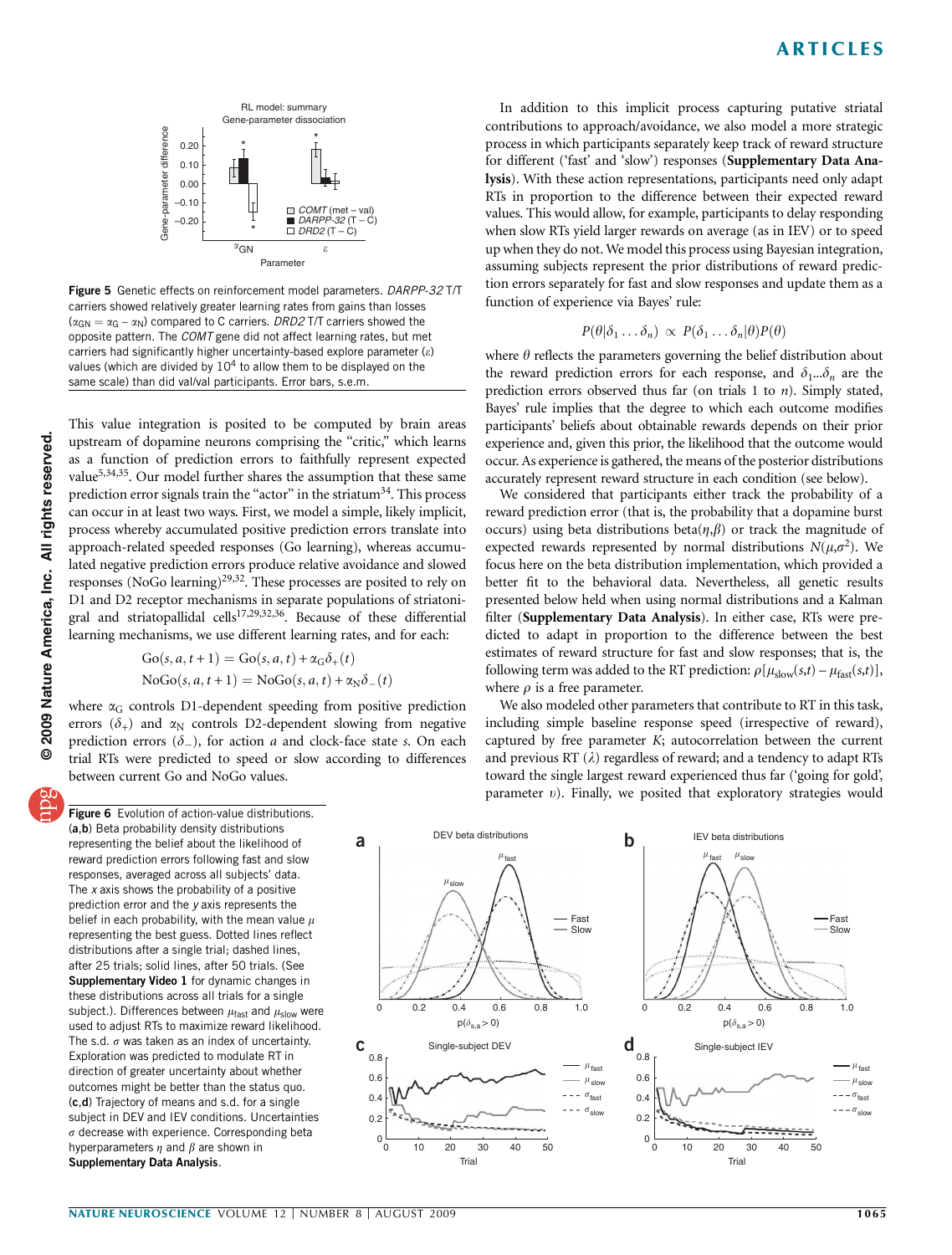

Figure 7 COMT gene predicts directed exploration toward uncertain responses. (a) RT swings (change in RT from the previous trial) in a single met/met subject in the CEV condition and the corresponding model uncertainty-based Explore term (amplified to be on the same RT scale). See Supplementary Video 2 for this subject's evolution of beta distributions in CEV. (b) Effect of COMT gene dose on the uncertainty-based exploration parameter  $\varepsilon$ . (c,d) Gene-dose effects were also observed when comparing relative contributions of  $\varepsilon$  compared with a reverse-momentum parameter  $\gamma$  (c) and a lose-switch parameter  $\kappa$  (d). Relative z scores are plotted here to permit comparison of parameter scaling quantities of different magnitudes. Error bars, s.e.m.

contribute to participants' RT adjustments, as participants sampled the outcomes available to determine which response was most adaptive. This process is modeled as a dynamic Explore process depending on Bayesian uncertainty, which is elaborated further below and is hypothesized to rely on prefrontal cortex–dependent processes. The complete RT update is thus as follows:

$$
\hat{\text{RT}}(s, t) = K + \lambda \text{RT}(s, t - 1) - \text{Go}(s, a, t) + \text{NoGo}(s, a, t) + \rho[\mu_{slow}(s, t) - \mu_{fast}(s, t)] + \nu[\text{RT}_{best} - \text{RT}_{avg}] + \text{Explore}(s, t)
$$

For each subject, a single set of best fitting parameters was derived across all conditions. The model captures the qualitative pattern of results, with predicted RT changing as a function of reward structure (Fig. 2b; see Fig. 6 in Supplementary Data Analysis for model fits for each genotype). Positive prediction errors are most prevalent for early responses in DEV, and accordingly model RTs are fastest in this condition. Negative prediction errors are most prevalent in IEV and CEVR, leading to slowed model responses.

We hypothesized that these relative learning rate parameters for determining exploitative responses would be modulated by striatal genotype. Indeed, DARPP-32 T/T carriers, who should have increased striatal D1-dependent learning<sup>10,13,14</sup>, had relatively larger  $\alpha$ <sub>G</sub> as compared to  $\alpha_N$  than did C carriers, suggesting relatively greater sensitivity to positive than negative prediction errors (Fig. 5;  $F_{1,65} = 4.0$ ,  $P = 0.05$ ). Conversely, *DRD2* T/T carriers, with relatively greater D2 receptor density<sup>29</sup>, showed relatively greater learning from negative prediction errors ( $F_{1,66} = 5.3$ ,  $P = 0.02$ ). Relative learning rates were not modulated by COMT genotype ( $P > 0.2$ ), and other than the Explore parameter, no other parameters differed as a function of any genotype (all  $P$  values  $> 0.2$ ).

### Uncertainty-based exploration

The above model provides an account of incremental RT changes as a function of reward prediction error, and it provides evidence for the mechanisms posited to mediate these effects in neural networks<sup>29</sup>. Nevertheless, inspection of individual subject data reveals more complex dynamics than those observed in the averaged data (Fig. 4). These plots show RTs across trials for an arbitrary single participant, along with model Go and NoGo terms. Asymptotically, the participant converges on a faster RT in DEV, and slower RT in IEV, relative to CEV.

However, at the more fine-grained scale, there are often large RT swings from one trial to the next that are not captured by model learning mechanisms.

We hypothesized that these RT swings are rational, in that they might reflect exploratory strategies to gather statistics of reward structure. Several solutions have been proposed to manage the exploration/ exploitation tradeoff. If performance is unsatisfactory over extended periods, stochastic noise can simply be added to behavioral outputs, promoting random exploratory choices<sup>7</sup>. Alternatively, exploration can be strategically directed toward particular choices in proportion to the amount of information that would be gained, regardless of past performance[4,6,37,38](#page-6-0). Our model embodies the assumption that exploratory decisions occur in proportion to the participant's relative uncertainty about whether responses other than those currently being exploited might yield better outcomes. This assumption builds on prior modeling in which exploration is encouraged by adding an 'uncertainty bonus' to the value of decision options having uncertain outcomes<sup>4,6,37,38</sup>. Here we posit that exploration occurs in proportion to uncertainty about the probability that the explored option will yield a positive reward prediction error (or, in alternative models, uncertainty about the expected value of such rewards or reward prediction errors; Supplementary Data Analysis). The Bayesian framework for integrating reward statistics provides a natural index of uncertainty: the s.d. of the prior distributions<sup>39</sup>, which decreases after sampling a given action (albeit at a slower rate for more variable outcomes).

Initially, distributions representing belief about reward structure for each response category are wide, reflecting maximum uncertainty (Fig. 6). As experience with each option is gathered, the distributions evolve to reflect the underlying reward structures, such that the mean belief is higher for fast responses in DEV and for slow responses in IEV. Moreover, the s.d., and hence uncertainties, decrease with experience. This process is analogous to estimating the odds of a coin flip resulting in heads or tails, with uncertainty about those odds decreasing with the number of observations. With these distributions, the relative uncertainties for fast and slow responses in a given trial can be used as a rational heuristic to drive exploration. In particular, the Explore term of the model is computed as follows:

**Explore** 
$$
(s, t) = \varepsilon[\sigma_{\sigma|s,a = \text{slow}} - \sigma_{\sigma|s,a = \text{Fast}}]
$$

where  $\varepsilon$  is a free parameter that scales exploration in proportion to relative uncertainty and  $\sigma_{\delta|s,a}$  = slow and  $\sigma_{\delta|s,a}$  = Fast are the standard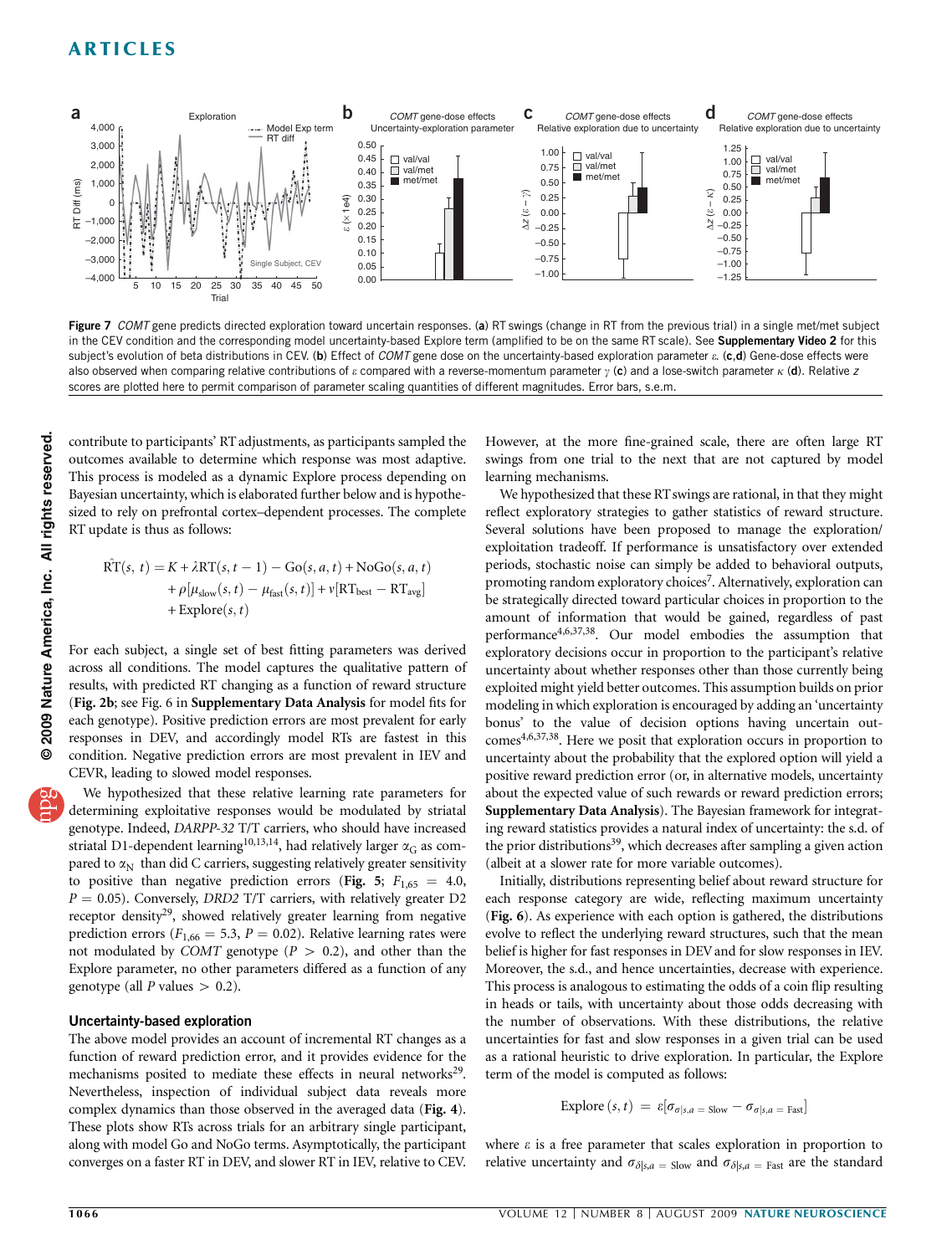deviations quantifying uncertainty about reward prediction error likelihood given slow and fast responses, respectively. Thus, with sufficiently high e, RT swings are predicted to occur in the direction of greater uncertainty about the likelihood that outcomes might be better than the status quo.

Overall, including this uncertainty-based exploration term provided a better fit to trial-by-trial choice than the base model without exploration (and penalizing the fit for the additional parameters; see Supplementary Data Analysis). Although the model cannot deterministically predict RT swings (which reflect the output of multiple interacting processes, including those sensitive to previous reinforcement), there is nevertheless a reliable positive correlation between the model's uncertainty-based exploratory predictions and participants' actual RT swings from on trial to the next ( $r_{4,214} = 0.31, P < 0.0001$ ; Fig. 7; Fig. 3 in Supplementary Data Analysis).

Moreover, this relationship was particularly evident for carriers of the COMT met allele (Fig. 3 in Supplementary Data Analysis), supporting a role for PFC neuromodulatory control over exploration as a function of decision uncertainty. The  $\varepsilon$  parameter that scales exploration in proportion to uncertainty was significantly higher among met allele carriers (Fig. 5;  $F_{1,67} = 8.2$ ,  $P = 0.006$ ). Further, there was a monotonic gene-dose effect, with  $\varepsilon$  values being largest in met/met participants, intermediate in val/met and smallest in val/val carriers (Fig. 7b;  $F_{1,67} = 9.5$ ,  $P = 0.003$ ). No such effects on  $\varepsilon$  were observed for DARPP-32 or DRD2 genotypes  $(P \text{ values} > 0.5).$ 

Notably, the COMT exploration effects appear to be specific to uncertainty. First, overall RT variability (in terms of s.d.) did not differ as a function of genotype ( $P > 0.2$ ). Second, a number of foil models attempting to account for RT swings without recourse to uncertainty confirmed that only the uncertainty-based exploration parameter can account for COMT effects (Supplementary Data Analysis). For example, we included a 'reverse momentum' parameter  $\gamma$ , which predicted RT swings to counter a string of progressively speeded or slowed responses, regardless of uncertainty. Although this model provided a reasonable fit to RT swings overall, the uncertainty model was superior only in carriers of the COMT met allele (Supplementary Data Analysis). We also included a 'lose-switch' parameter  $\kappa$ , which predicted RTs to adjust from fast to slow or vice versa following a negative prediction error. Notably, there were COMT gene-dose effects not only on raw  $\varepsilon$  values but also on their relative weighting compared to either  $\gamma$  or  $\kappa$  (P values < 0.004; Fig. 7c,d). This result implies that the contribution of COMT to RT swings is specific to uncertainty.

#### **DISCUSSION**

Individuals differ substantially in their motivational drives. The present findings demonstrate three distinct aspects of value-based decisionmaking associated with independent genetic factors (see summary Fig. 5). These genes modulate specific aspects of dopaminergic function in brain areas thought to support exploration and exploitation<sup>6,7,10,19</sup>. Behaviorally, exploitative choices were manifest by RT differences between conditions in which rewards could on average be maximized by responding earlier (DEV) or later (IEV) in the trial, compared to baseline (CEV) conditions. Modeling showed that striatal genetic effects are accounted for by individual differences in learning rates from positive and negative prediction errors and their coupling with response speeding and slowing. This result is nontrivial: striatal genes could have affected exploitation by modulating the extent to which RTs are adjusted as a function of mean reward value estimates (that is, the  $\rho$  parameter). Similarly, whereas trial-to-trial RT swings

were readily viewable in single-subject data (Fig. 4), the specific components due to uncertainty-based exploration, and individual differences therein, were only extracted with the computational analysis.

Our observation that DARPP-32 and DRD2 modulate reinforcement learning in the temporal decision-making domain is consistent with similar genetic effects in choice paradigms<sup>[10](#page-6-0)</sup> and with data from patients with Parkinson's disease, on and off medication, in this same task<sup>[29](#page-6-0)</sup>. Recent rodent studies show direct support for the model's dual D1 and D2 mechanisms of synaptic plasticity<sup>17,18</sup>.

The present human genetic data provide support for the mechanisms posited in models of striatal dopamine, in which accumulated reward prediction errors over multiple trials produce speeded responses, whereas negative prediction errors slow responses<sup>29,40</sup>. Our assumption that DARPP-32 genetic effects reflect striatal D1 receptor–mediated Go learning is supported by evidence that the DARPP-32 protein is highly concentrated in the striatum<sup>12</sup> and is critical for D1- but not D2dependent synaptic plasticity and behavioral reward learning<sup>13,14</sup>. These data also converge with effects of pharmacological manipulation of striatal D1 receptors on appetitive approach and response speeding to obtain rewards in monkeys and rats $36,41$ .

Similarly, our assumption that DRD2 genetic effects reflect primarily striatal D2 receptor–mediated learning is supported by evidence that T/T carriers show enhanced striatal D2 receptor density<sup>29,42</sup>. Theoretically, striatal D2 receptors are thought to be necessary for learning in striatopallidal neurons when dopamine levels are  $\text{low}^{17}$ , as is the case during negative prediction errors<sup>43–45</sup> or as a result of Parkinson's disease<sup>29,30</sup>. Indeed, synaptic potentiation in striatopallidal neurons is elevated under conditions of dopamine depletion<sup>[18](#page-6-0)</sup>. Conversely, rats with reduced striatal D2 receptor density $46$  are less sensitive to aversive outcomes, persisting in taking addictive drugs even when this is followed by shocks<sup>47</sup>.

Perhaps less clear is the precise neurobiological mechanism by which COMT modulates uncertainty-based exploration. Indeed, the mechanisms of exploration are understudied compared to those of exploitation. Nevertheless, neuroimaging studies reveal that in nonreinforcement-learning contexts, anterior prefrontal cortical regions reflect Bayesian uncertainty<sup>21</sup>, and that this same region is activated when participants make exploratory decisions in a RL environment<sup>6</sup>. Our findings provide the first evidence for exploratory decisions that occur in proportion to uncertainty about whether other responses might produce better outcomes than the status quo. This exploration strategy is strongly motivated by prior theoretical work<sup>[6,7,38](#page-6-0)</sup> and seems to be highly dependent on genetic function in the prefrontal cortex. Furthermore, the COMTeffects on trial-to-trial 'lose-shift' behavior in choice paradigms that we originally reported<sup>10</sup> might be more parsimoniously explained by uncertainty-based exploratory mechanisms. Indeed, in that study, met carriers showed greater propensity to shift only in the initial trials of the task, when reward structure was most uncertain. Thus, these exploratory strategies may be viewed as an attempt to minimize uncertainty.

In contrast to the multiple extant neural models of exploitation, there is a dearth of models investigating how neuronal populations can learn to represent quantities of uncertainty as a function of experience. Nevertheless, the sorts of Bayesian probability distributions required for the uncertainty computations used here are naturally coded in populations of spiking neurons<sup>48,49</sup>. Thus, future research should examine how such representations can be learned and whether prefrontal dopamine supports the uncertainty computations per se, the active maintenance of relative uncertainties in working memory across trials, or simply the final decision to override exploitative strategies in order to explore when uncertainty is sufficiently high.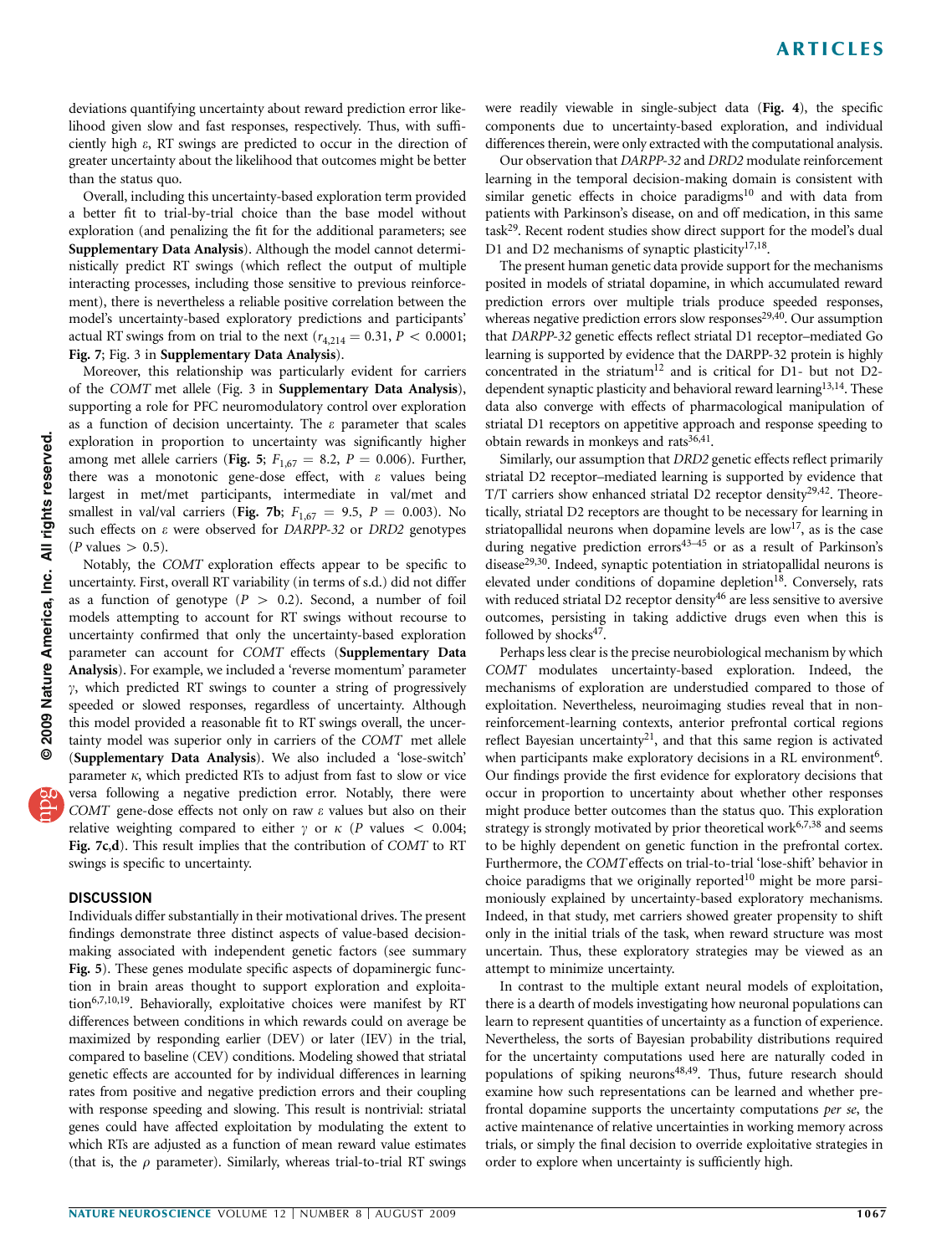## <span id="page-6-0"></span>**METHODS**

Methods and any associated references are available in the online version of the paper at<http://www.nature.com/natureneuroscience/>.

Note: Supplementary information is available on the [Nature Neuroscience](http://www.nature.com/natureneuroscience/) website.

#### ACKNOWLEDGMENTS

We thank S. Williamson and E. Carter for help with DNA analysis and administering cognitive tasks to participants, and N. Daw, P. Dayan, and R. O'Reilly for helpful discussions. This research was supported by US National Institutes of Mental Health grant R01 MH080066-01.

#### AUTHOR CONTRIBUTIONS

M.J.F., B.B.D. and F.M. designed the study; M.J.F. conducted the modeling and analyzed the behavioral data; B.B.D. collected data; J.O.-T. and F.M. extracted the DNA and conducted genotyping; M.J.F., B.B.D. and F.M. wrote the manuscript.

Published online at [http://www.nature.com/natureneuroscience/.](http://www.nature.com/natureneuroscience/)

Reprints and permissions information is available online at [http://www.nature.com/](http://npg.nature.com/reprintsandpermissions/) [reprintsandpermissions/.](http://npg.nature.com/reprintsandpermissions/)

- 1. Scheres, A. & Sanfey, A.G. Individual differences in decision making: Drive and Reward Responsiveness affect strategic bargaining in economic games. Behav. Brain Funct. 2, 35 (2006).
- 2. Hsu, M., Bhatt, M., Adolphs, R., Tranel, D. & Camerer, C.F. Neural systems responding to degrees of uncertainty in human decision-making. Science 310, 1680–1683 (2005).
- 3. Frank, M.J., Woroch, B.S. & Curran, T. Error-related negativity predicts reinforcement learning and conflict biases. Neuron 47, 495-501 (2005).
- 4. Gittins, J.C. & Jones, D. A dynamic allocation index for the sequential design of experiments. in Progress in Statistics (eds. Gani, J., Sarkadi, K. & Vincze, I.), 241–266 (North Holland Publishing Company, Amsterdam, 1974).
- Sutton, R.S. & Barto, A.G. Reinforcement Learning: An Introduction (MIT Press, Cambridge, Massachusetts, USA, 1998).
- Daw, N.D., O'Doherty, J.P., Dayan, P., Seymour, B. & Dolan, R.J. Cortical substrates for exploratory decisions in humans. Nature 441, 876–879 (2006).
- Cohen, J.D., McClure, S.M. & Yu, A.J. Should I stay or should I go? How the human brain manages the trade-off between exploitation and exploration. Phil. Trans. R. Soc. Lond. B 362, 933–942 (2007).
- 8. Depue, R.A. & Collins, P.F. Neurobiology of the structure of personality: dopamine, facilitation of incentive motivation, and extraversion. Behav. Brain Sci. 22, 491-517 (2001).
- 9. Meyer-Lindenberg, A. et al. Genetic evidence implicating DARPP-32 in human frontostriatal structure, function, and cognition. J. Clin. Invest. 117, 672–682 (2007).
- 10. Frank, M.J., Moustafa, A.A., Haughey, H.M., Curran, T. & Hutchison, K.E. Genetic triple dissociation reveals multiple roles for dopamine in reinforcement learning. Proc. Natl. Acad. Sci. USA 104, 16311-16316 (2007).
- 11. Klein, T.A. et al. Genetically determined differences in learning from errors. Science 318, 1642–1645 (2007).
- 12. Ouimet, C.C., Miller, P.E., Hemmings, H.C., Walaas, S.I. & Greengard, P. DARPP-32, a dopamine- and adenosine 3':5'-monophosphate-regulated phosphoprotein enriched in dopamine-innervated brain regions. III. Immunocytochemical localization. J. Neurosci. 4, 111–124 (1984).
- 13. Stipanovich, A. et al. A phosphatase cascade by which rewarding stimuli control nucleosomal response. Nature 453, 879–884 (2008).
- 14. Calabresi, P. et al. Dopamine and cAMP-regulated phosphoprotein 32 kDa controls both striatal long-term depression and long-term potentiation, opposing forms of synaptic plasticity. J. Neurosci. 20, 8443–8451 (2000).
- 15. Hirvonen, M. et al. Erratum: C957T polymorphism of the dopamine D2 receptor (DRD2) gene affects striatal DRD2 availability in vivo. Mol. Psychiatry . 10, 889 (2005).
- 16. Montague, P.R., Dayan, P. & Sejnowski, T.J. A framework for mesencephalic dopamine systems based on predictive Hebbian learning. J. Neurosci. 16, 1936-1947 (1996).
- 17. Frank, M.J. Dynamic dopamine modulation in the basal ganglia: a neurocomputational account of cognitive deficits in medicated and nonmedicated Parkinsonism. J. Cogn. Neurosci. 17, 51–72 (2005).
- 18. Shen, W., Flajolet, M., Greengard, P. & Surmeier, D.J. Dichotomous dopaminergic control of striatal synaptic plasticity. Science 321, 848-851 (2008).
- 19. Graybiel, A.M. Habits, rituals, and the evaluative brain. Annu. Rev. Neurosci. 31, 359–387 (2008).
- 20. Kakade, S. & Dayan, P. Dopamine: generalization and bonuses. Neural Netw. 15, 549–559 (2002).
- 21. Yoshida, W. & Ishii, S. Resolution of uncertainty in prefrontal cortex. Neuron 50, 781–789 (2006).
- 22. Frank, M.J. & Claus, E.D. Anatomy of a decision: striato-orbitofrontal interactions in reinforcement learning, decision making, and reversal. Psychol. Rev. 113, 300–326 (2006).
- 23. Roesch, M.R. & Olson, C.R. Neuronal activity related to reward value and motivation in primate frontal cortex. Science 304, 307-310 (2004).
- 24. Rudebeck, P.H., Walton, M.E., Smyth, A.N., Bannerman, D.M. & Rushworth, M.F.S. Separate neural pathways process different decision costs. Nat. Neurosci. 9, 1161–1168 (2006).
- 25. Meyer-Lindenberg, A. et al. Midbrain dopamine and prefrontal function in humans: interaction and modulation by COMT genotype. Nat. Neurosci. 8, 594-596 (2005).
- 26. Slifstein, M. et al. COMT genotype predicts cortical-limbic D1 receptor availability measured with [<sup>11</sup>C]NNC112 and PET. Mol. Psychiatry 13, 821-827 (2008).
- 27. Gogos, J.A. et al. Catechol-O-methyltransferase-deficient mice exhibit sexually dimorphic changes in catecholamine levels and behavior. Proc. Natl. Acad. Sci. USA 95, 9991–9996 (1998).
- 28. Forbes, E.E. et al. Genetic variation in components of dopamine neurotransmission impacts ventral striatal reactivity associated with impulsivity. Mol. Psychiatry 14, 60–70 (2009).
- 29. Moustafa, A.A., Cohen, M.X., Sherman, S.J. & Frank, M.J. A role for dopamine in temporal decision making and reward maximization in parkinsonism. J. Neurosci. 28, 12294–12304 (2008).
- 30. Frank, M.J., Seeberger, L.C. & O'Reilly, R.C. By carrot or by stick: cognitive reinforcement learning in parkinsonism. Science 306, 1940–1943 (2004).
- 31. Santesso, D., Evins, A., Frank, M., Cowman, E. & Pizzagalli, D. Single dose of a dopamine agonist impairs reinforcement learning in humans: evidence from eventrelated potentials and computational modeling of striatal-cortical function. Hum. Brain Mapp. 30, 1963–1976 (2009).
- 32. Wiecki, T.V., Riedinger, K., Meyerhofer, A., Schmidt, W.J. & Frank, M.J. A neurocomputational account of catalepsy sensitization induced by D2 receptor blockade in rats: context dependency, extinction, and renewal. Psychopharmacology (Berl.) 204, 265–277 (2009).
- 33. Bayer, H.M. & Glimcher, P.W. Midbrain dopamine neurons encode a quantitative reward prediction error signal. Neuron 47, 129-141 (2005).
- 34. O'Doherty, J. et al. Dissociable roles of ventral and dorsal striatum in instrumental conditioning. Science 304, 452–454 (2004).
- 35. O'Reilly, R.C., Frank, M.J., Hazy, T.E. & Watz, B. PVLV: the primary value and learned value Pavlovian learning algorithm. Behav. Neurosci. 121, 31–49 (2007).
- 36. Nakamura, K. & Hikosaka, O. Role of dopamine in the primate caudate nucleus in reward modulation of saccades. J. Neurosci. 26, 5360–5369 (2006).
- 37. Sutton, R.S. Integrated architectures for learning, planning and reacting based on approximating dynamic programming. Proceedings of the Seventh International Conference on Machine Learning (Porter, B.W. & Mooney, R.J., eds.) 216–224 (Morgan Kaufmann, Palo Alto, California, USA, 1990).
- 38. Dayan, P. & Sejnowski, T.J. Exploration bonuses and dual control. Mach. Learn. 25, 5–22 (1996).
- 39. Daw, N.D., Niv, Y. & Dayan, P. Uncertainty-based competition between prefrontal and dorsolateral striatal systems for behavioral control. Nat. Neurosci. 8, 1704-1711 (2005).
- 40. Niv, Y., Daw, N.D., Joel, D. & Dayan, P. Tonic dopamine: opportunity costs and the control of response vigor. Psychopharmacology (Berl.) 191, 507–520 (2007).
- 41. Dalley, J.W. et al. Time-limited modulation of appetitive Pavlovian memory by D1 and NMDA receptors in the nucleus accumbens. Proc. Natl. Acad. Sci. USA 102, 6189–6194 (2005).
- 42. Zhang, Y. et al. Polymorphisms in human dopamine D2 receptor gene affect gene expression, splicing, and neuronal activity during working memory. Proc. Natl. Acad. Sci. USA 104, 20552–20557 (2007).
- 43. Hollerman, J.R. & Schultz, W. Dopamine neurons report an error in the temporal prediction of reward during learning. Nat. Neurosci. 1, 304–309 (1998).
- 44. Satoh, T., Nakai, S., Sato, T. & Kimura, M. Correlated coding of motivation and outcome of decision by dopamine neurons. J. Neurosci. 23, 9913-9923 (2003).
- 45. Bayer, H.M., Lau, B. & Glimcher, P.W. Statistics of midbrain dopamine neuron spike trains in the awake primate. J. Neurophysiol. 98, 1428-1439 (2007).
- 46. Dalley, J.W. et al. Nucleus accumbens D2/3 receptors predict trait impulsivity and cocaine reinforcement. Science 315, 1267–1270 (2007).
- 47. Belin, D., Mar, A.C., Dalley, J.W., Robbins, T.W. & Everitt, B.J. High impulsivity predicts the switch to compulsive cocaine-taking. Science 320, 1352-1355 (2008).
- 48. Zemel, R.S., Dayan, P. & Pouget, A. Probabilistic interpretation of population codes. Neural Comput. 10, 403–430 (1998).
- 49. Ma, W.J., Beck, J.M., Latham, P.E. & Pouget, A. Bayesian inference with probabilistic population codes. Nat. Neurosci. 9, 1432-1438 (2006).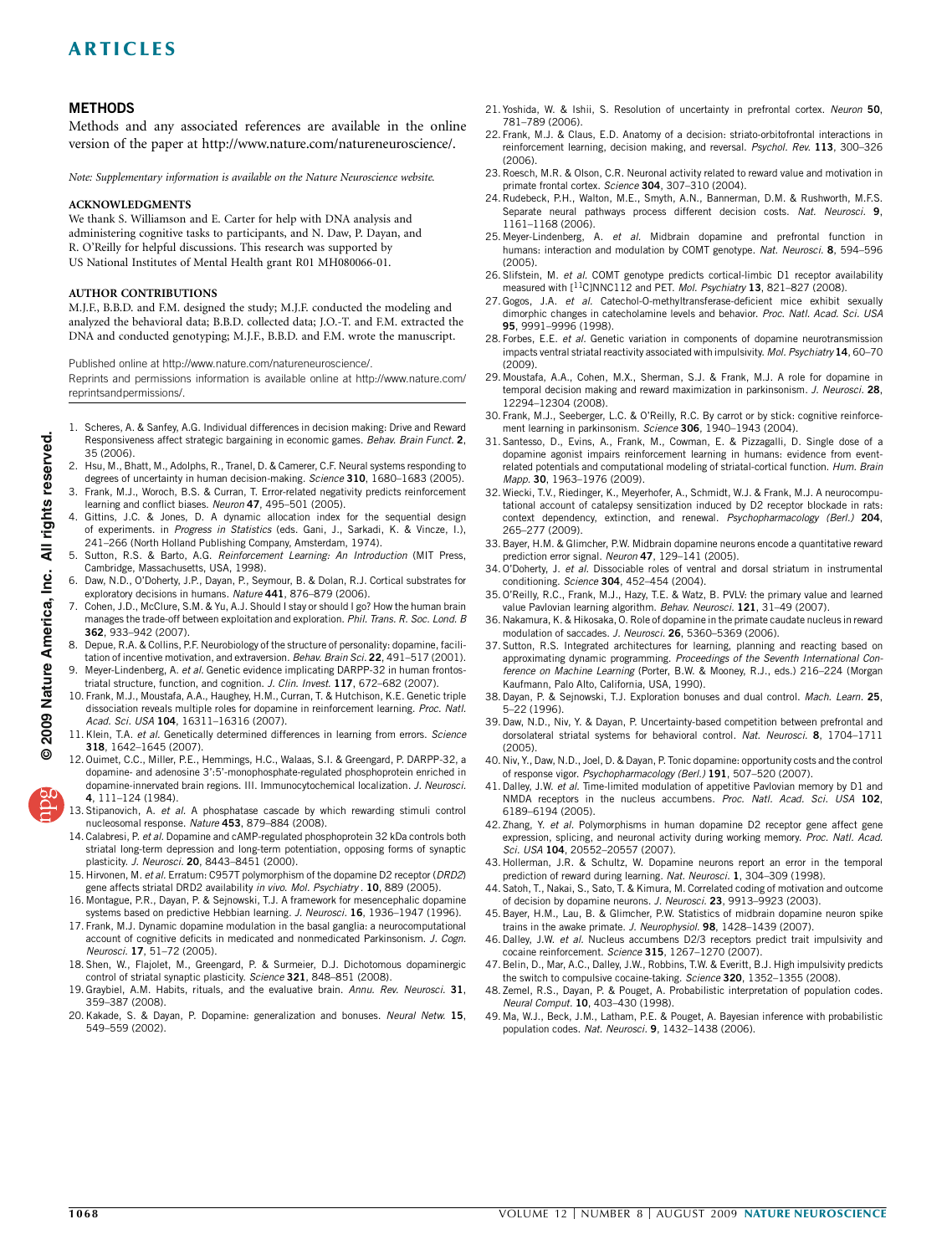#### ONLINE METHODS

Sample. We tested 73 healthy participants who were recruited from the University of Arizona undergraduate psychology subject pool and who provided informed written consent. Two subjects declined genetic sampling and are excluded from analysis. Failed genetic assays eliminated a further two COMT samples, two DRD2 samples and three DARPP-32 samples. The remaining 69 subjects (46 female) had a mean age of 19 (s.e.m.  $= 0.2$ ) and comprised 48 selfidentified as Caucasian, 14 Hispanics, 2 Asians, 1 African-American and 4 subjects who categorized themselves as 'Other'. The breakdown of COMT genotypes was 19:43:7 (val/val:val/met:met/met). The breakdown of DRD2 genotypes was 31:38 (C carriers:T/T homozygotes). The breakdown of DARPP-32 genotypes was 38:29 (T/T:C carriers; note that in our prior report the T/T genotype was incorrectly referred to as A/A, and C carriers as G carriers, due to mislabeling of the base-pair complement<sup>[10](#page-6-0)</sup>. Thus, the T/T subjects here reflect the same genotype previously associated with enhanced Go learning.) Genetic effects were independent: there was no association between the distribution of any one polymorphism and any other (for example, DRD2 genotype was not predictive of COMT genotype, and so on Fisher's exact test,  $P > 0.3$ ). All genotypes were in Hardy-Weinberg equilibrium ( $P$  values  $> 0.1$ ), with the exception of COMT  $(\chi^2[1] = 5.6, P < 0.05)$ . This deviation is likely to be due to heterogeneity in the population; in an analysis of individuals self-identifying as Caucasian alone, Hardy-Weinberg equilibrium was not violated ( $P > 0.1$ ).

Genotyping. Genotyping procedures were carried out in the Molecular Psychiatry Laboratory at the University of Arizona. DNA samples were extracted from saliva samples using Oragene DNA Collection Kits (DNAGenotek). Genomic DNA was amplified using standard PCR protocols.

Dopamine- and adenosine-3',5'-monophosphate (cAMP)-regulating phosphoprotein SNP (encoded by DARPP-32, rs907094). Genomic DNA was amplified for the DARPP-32 (also called PPP1R1B) SNP using standard PCR protocols. Amplification of the 404-bp region was carried out using the sense primers DD-F 5'-GCATTGCTGAGTCTCACCTGCAGTCT-3' and antisense primers DD-R 5'-ATTGGGAGAGGGACTGAGCCAAGGATGG-3' in a reaction volume of 25 µl consisting of 2.5 ng of DNA, 0.25 mM dNTPs, 0.25 µM each sense and antisense primers,  $1 \times$  Qiagen PCR buffer and 1.5 U Taq DNA polymerase (Qiagen). Thermocycling conditions consisted of an initial denaturation step of 95 °C for 5 min followed by 35 cycles of 94 °C for 30 s, 72 °C for 60 s, and 72  $\degree$ C for 60 s, with a final extension step of 72  $\degree$ C for 10 min. PCR products were sequenced using the ABI 3730XL DNA Analyzer (Applied Biosystems) and visualized using Chromas Vs. 2.13 (Technelysium).

COMT rs4680. Genomic DNA was amplified for the Comt4680 polymorphism using standard PCR protocols. Amplification of the 109-bp region was carried out using the sense primers Comt-F 5'-TCTCCACCTGTGCTCACCTC-3' and antisense primers Comt-R 5'-GATGACCCTGGTGATAGTGG-3' in a reaction volume of 25 µl consisting of 2.5 ng of DNA, 0.25 mM dNTPs, 0.25 µM each sense and antisense primers,  $1 \times$  Qiagen PCR buffer and  $1$  U Taq DNA polymerase (Qiagen). Thermocycling conditions consisted of an initial denaturation step of 95 °C for 5 min followed by 35 cycles of 95 °C for 15 s, 54 °C for 20 s, and 72  $\degree$ C for 30 s, with a final extension step of 72  $\degree$ C for 5 min. The restriction enzyme NlaIII (5 U, New England Biolabs) was added to a 20-µl aliquot of the PCR product and digested for 2 h at 37  $^{\circ}$ C. Five microliters of the digested PCR product was added to 4 µl of Orange G DNA loading buffer and loaded onto a 3% agarose gel. Images were captured via the Gel Doc XR System (Bio-Rad).

DRD2 rs6277. Optimization of tetra-primer ARMS PCR for the detection of the DRD2 polymorphism was performed empirically using primers designed by original software developed by the founders of the tetra-primer ARMS PCR method and available on the website [http://cedar.genetics.soton.ac.uk/](http://cedar.genetics.soton.ac.uk/public_html/primer1.html) [public\\_html/primer1.html,](http://cedar.genetics.soton.ac.uk/public_html/primer1.html) with a  $T_m$  optimized to 72 °C and a GC content of 48.7%.

Genomic DNA was amplified for the DRD2 polymorphism using tetraprimer ARMS PCR protocol as described<sup>50</sup>. Amplification of the total 2,950-bp region was carried out using the outer sense primers DRD2-F 5'-ACGGCTC ATGGTCTTGAGGGAGGTCCGG-3¢ and outer antisense primers DRD-R 5¢- CCAGAGCCCTCTGCCTCTGGTGCAGGAG-3¢ as well as inner sense primers

DRD-Fi 5'-ATTCTTCTCTGGTTTGGCGGGGCTGGCA-3' and inner antisense primers 5'-CGTCCCACCACGGTCTCCACAGCACTACC-3' in a reaction volume of 25 µl consisting of 2.5 ng of DNA, 0.25 mM dNTPs, 0.025 µM outer sense and antisense primers,  $0.25 \mu M$  inner sense and antisense primers, 1 × Qiagen PCR buffer and 2 U Taq DNA polymerase (Qiagen). Thermocycling conditions consisted of an initial denaturation step of 95  $\degree$ C for 5 min followed by 35 cycles of 94 °C for 30 s, 72 °C for 60 s, and 72 °C for 60 s, with a final extension step of 72  $\degree$ C for 10 min. Five microliters of the PCR product was added to 4 µl of Orange G DNA loading buffer and loaded onto a 3% agarose gel and run in  $0.5\times$  TAE buffer for 20 min at 72 V. The gels were prestained with GelStar Nucleic Acid Gel Stain and images were captured with the Gel Doc XR System (Bio-Rad).

Genotyping for DRD2 was carried in triplicate, and identification of each individual allele was conducted by three independent observers with 100% agreement.

Ethnicity. Because there was some heterogeneity in the sample (14 subjects were Hispanic), it was critical to establish whether genetic effects could have been due occult stratification. To this end, we reanalyzed the data with the 14 Hispanic individuals omitted and found very similar patterns of results for each genotype. Similar results also were found when omitting all individuals not self-identifying as Caucasian. We also reanalyzed all the data and included an additional factor into the general linear model according to whether subjects were Hispanic or not. In this analysis, all genetic effects remained significant and there was no effect of ethnicity, nor was there an interaction between ethnicity and genotype ( $P$  values  $> 0.25$ ). Again, similar findings were included if the factor coded whether subjects were self-identifying as Caucasian or non-Caucasian. Finally, Hardy-Weinberg equilibrium data were also analyzed when excluding Hispanic and other individuals not self-identifying as Caucasian, and no genotype frequencies deviated from equilibrium.

#### Task methods. Task instructions were as follows:

''You will see a clock face. Its arm will make a full turn over the course of 5 seconds. Press the 'spacebar' key to win points before the arm makes a full turn. Try to win as many points as you can!

''Sometimes you will win lots of points and sometimes you will win less. The time at which you respond affects in some way the number of points that you can win. If you don't respond by the end of the clock cycle, you will not win any points.

''Hint: Try to respond at different times along the clock cycle in order to learn how to make the most points. Note: The length of the experiment is constant and is not affected by when you respond.'' This hint was provided to prevent participants from responding quickly simply to leave the experiment early and in an attempt to equate reward rate (that is, rewards per second) across conditions. In addition, earlier responses were associated with longer intertrial intervals so that the statement that the length of the experiment was constant was roughly accurate. However, because subjects might be averse to waiting through long intertrial intervals, and because we also wished to reduce the predictability of the onset of the next trial's clock face stimulus, we set the intertrial interval to (5,000 – RT)/2. Thus, faster responses were associated with longer wait times, but the onset of each trial was temporally unpredictable.

The order of condition (CEV, DEV, IEV, CEVR) was counterbalanced across participants. A rest break was given between each of the conditions (after every 50 trials). Subjects were instructed at the beginning of each condition to respond at different times in order to try to win the most points but were not told about the different rules (for example, IEV, DEV). Each condition was also associated with a different color of clock face to facilitate encoding that the participant was in a new context, with the assignment of condition to color counterbalanced. Participants completed 50 trials of one condition before proceeding to the next, for a total of 200 trials.

To prevent participants from explicitly memorizing a particular value of reward feedback for a given response time, we also added a small amount of random uniform noise (±5 points) to the reward magnitudes on each trial.

Analysis. General linear models were used for all statistical analysis. COMT gene-dose effects were tested by entering the number of met alleles expressed by each subject as a continuous variable. Behavioral analyses, except where indicated, examined RTs in the last quarter (12 trials) of each condition, by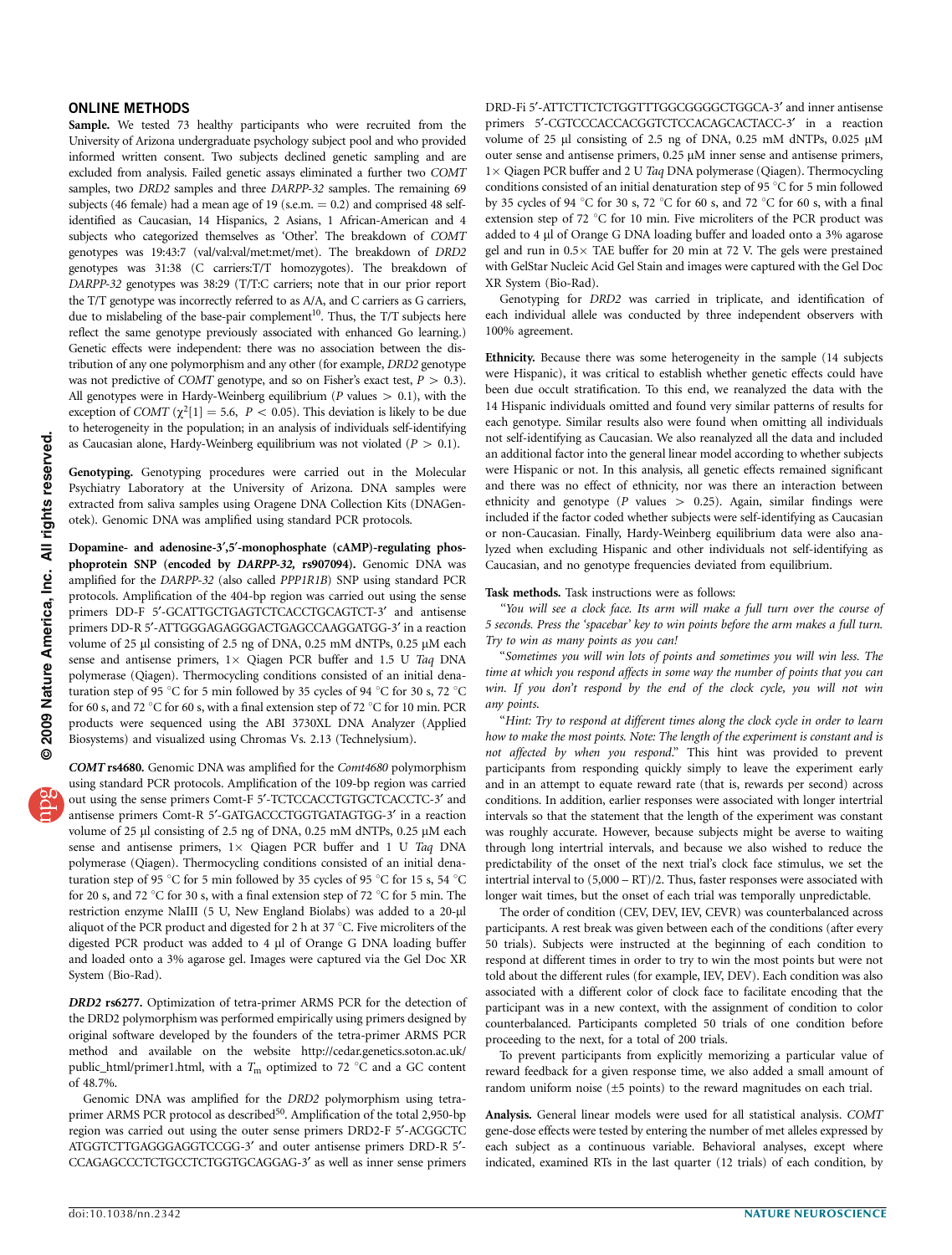which time participants were likely to have learned the reward structure of the particular clock face<sup>29</sup>. (Although it is possible to compute learning from the first to last quarter of each condition, some participants learned to discriminate reward structure even in the first quarter, minimizing the difference across quarters. We therefore focused our analyses on the last quarter, in which performance was expected to stabilize. Further, the model-based analyses converge with those derived from these behavioral measures without confining analysis to any part of the learning curve.) In some analyses, the degrees of freedom are 1 less than they should be because a computer crash occurred for one subject who therefore did not complete all conditions.

Model methods. In all models, we used the Simplex method with multiple starting points to derive best-fitting parameters for each individual participant that minimized the sum of squared error (SSE) between predicted and actual RTs across all trials. A single set of parameters was derived for each subject providing the best fit across all task conditions. Data were smoothed with a five-trial moving average for fitting of sequential time-series responses, although similar results were produced without such smoothing, just with larger overall SSEs for all models. Model fits were evaluated with Akaike's Information Criterion (AIC), which penalizes model fits for models with additional parameters:

$$
AIC = 2k + n[\log(2\pi SSE/n) + 1]
$$

where  $k$  is the number of parameters,  $n$  is the number of data points to be fit and SSE is the sum of squared error between the model predictions and actual response times across all trials for each subject. The model with the lowest AIC value is determined to be the best fit.

Exploit model. There are several ways in which RTs might be modeled in this task. Our first aim was to derive a simple model to approximate the mechanisms embodied within our a priori neural network model of the basal ganglia, which predicted the double dissociation between RTs in the DEV and IEV conditions dependent on dopaminergic medication status in Parkinson's disease<sup>29</sup>. Because that model is complex and involves multiple interacting brain areas, we sought to capture its core computations in abstract form and to then fit free parameters of this reduced model to individual subject data, which in turn can be linked to striatal dopaminergic genes. A similar procedure was used in a choice rather than RT task<sup>10</sup>.

We modeled the incremental RT changes in the different conditions via separate Go and NoGo parameters that learn from positive and negative prediction errors and serve to speed and slow RTs, respectively. These parameters correspond to D1- and D2-dependent learning in striatonigral and striatopallidal neurons. The terms 'Go' and 'NoGo' are shorthand descriptions of the functions of the two pathways in the neural model, whereby Go and NoGo activity separately report the learned probability that a given action in the current state would produce a positive and negative outcome, respectively. In choice paradigms, the probability that an action is taken is proportional to the relative (Go – NoGo) activity for that action, as compared to all other actions. Here, as far as the striatum is concerned in the model, there is only one action ("hit the spacebar"), and the relative  $(Go - NoGo)$  activity simply determines the speed at which that action is executed.

Positive and negative prediction errors are computed relative to current expected value V, which are then used to update V estimates for subsequent trials and also to train the Go and NoGo striatal values. This scheme is reminiscent of "actor-critic" reinforcement learning models<sup>[5,34](#page-6-0)</sup>, where the critic is the V system, the prediction errors of which are reflected in phasic dopaminergic signals, and the actor comprises Go and NoGo striatal neuronal populations<sup>[17,29](#page-6-0)</sup>.

The expected value V was initialized to 0 at the beginning of the task. The final V value at the end of each condition was carried over to the beginning of the next, on the assumption that any rewards obtained at the beginning of a condition are compared relative to their best estimate of expected value in the task at large (for example, 50 points might be interpreted as a positive prediction error if in the last block they had on average obtained 20 points, but would be a negative prediction error if their previous average point value was 100). Go and NoGo values were initialized to 0 and accumulated as a function of reward prediction errors for each state (clock face). (Although the

Go and NoGo terms accumulate monotonically as a function of experience, in the neural model, Go synapses are weakened following negative prediction errors and NoGo synapses are strengthened, preventing these values from saturating. Here the contributions of Go and NoGo terms were small enough for this to not be necessary; however, adding a decay term to Go/NoGo values to prevent increases without bound did not change the basic pattern of results.) Finally, due to model degeneracy,  $\alpha$  was held constant and was set to 0.1 to allow integration of history, allowing other Go/NoGo learning parameters to vary freely. This same critic learning rate was used in the neural network implementation<sup>[29](#page-6-0)</sup>.

Bayesian integration of expected value. The Go and NoGo learning mechanisms capture a relatively automatic process in which the striatum speeds or slows responses after positive or negative prediction errors, respectively, independent of the RTs that produced those reinforcements. This mechanism may result from the architecture of the basal ganglia, which supports approach and avoidance behavior for positive and negative outcomes. This mechanism is also adaptive in the current task if participants' initial responses are faster than the midpoint (as was typically the case), in which case positive prediction errors predominate in DEV and negative prediction errors predominate in IEV, leading to speeding and slowing, respectively. The improved behavioral fit (including penalty for additional parameters) provided by including these mechanisms suggests that these tendencies capture some of the variance in this task. However, note that these mechanisms are not necessarily adaptive in all cases: for example, slow responses that produce positive prediction errors (for example, in IEV) would lead to subsequent speeding according to this mechanism.

We posited that in addition to Go/NoGo learning, subjects would attempt to explicitly keep track of the rewards experienced for different responses and then produce those responses that had been rewarded most. It is unrealistic to assume that participants track reward structure for all possible response times. Instead, we employed a simplifying (and perhaps more plausible) assumption that participants simply track reward structure for responses categorized as ''fast'' or ''slow.'' Given that the reward functions are monotonic (and assuming subjects believe this to be the case), one only needs to track rewards separately for fast and slow responses to determine which has the highest expected value, and to respond faster or slower in proportion to the difference in these values.

We thus categorized each response depending on whether it was faster or slower than the participants local mean  $RT_{avg}$ , which was itself tracked with the delta rule:

$$
RT_{avg}(t) = RT_{avg}(t-1) + \alpha [RT(t-1) - RT_{avg}(t-1)]
$$

(This choice for tracking average RT was not critical; all results are similar even if simply defining fast and slow according to the first and second halves of the clock. However, using an adaptive local mean RT is more general and may prove useful if the reward functions are nonmonotonic.)

We represented participants' beliefs about reward structure for these two response categories in Bayesian terms, assuming participants represent not only a single value of each response but rather a distribution of such values and, crucially, the uncertainty about them<sup>39</sup>. In particular, we posited that participants would track the estimated likelihood of obtaining a positive reward prediction error for each response, or the magnitude of such prediction errors, as a function of the past set of dopamine bursts reported by midbrain dopamine neurons. Any probability distribution in the exponential family of distributions can be represented in a population of spiking neurons<sup>48,49</sup>, so a priori it is not clear whether it is more plausible for participants to track simply the probability of a dopamine burst occurring at all or to instead represent the magnitude of the typical prediction error. Model fits to data were clearly superior for probability simulations, which we focus on here; nevertheless, as reported in the Supplementary Data Analysis, all genetic findings hold when modeling reward magnitudes (or reward prediction error magnitudes) with a Kalman filter.

We represented the likelihood of reward prediction errors for each state s and fast or slow action a as beta distributions beta( $\eta_{s,a},\beta_{s,a}$ ) (see below). The probability of a reward prediction error can be represented as a binomial process, and the beta distribution is the conjugate prior to the binomial distribution. This implies that the application of Bayes' rule to update the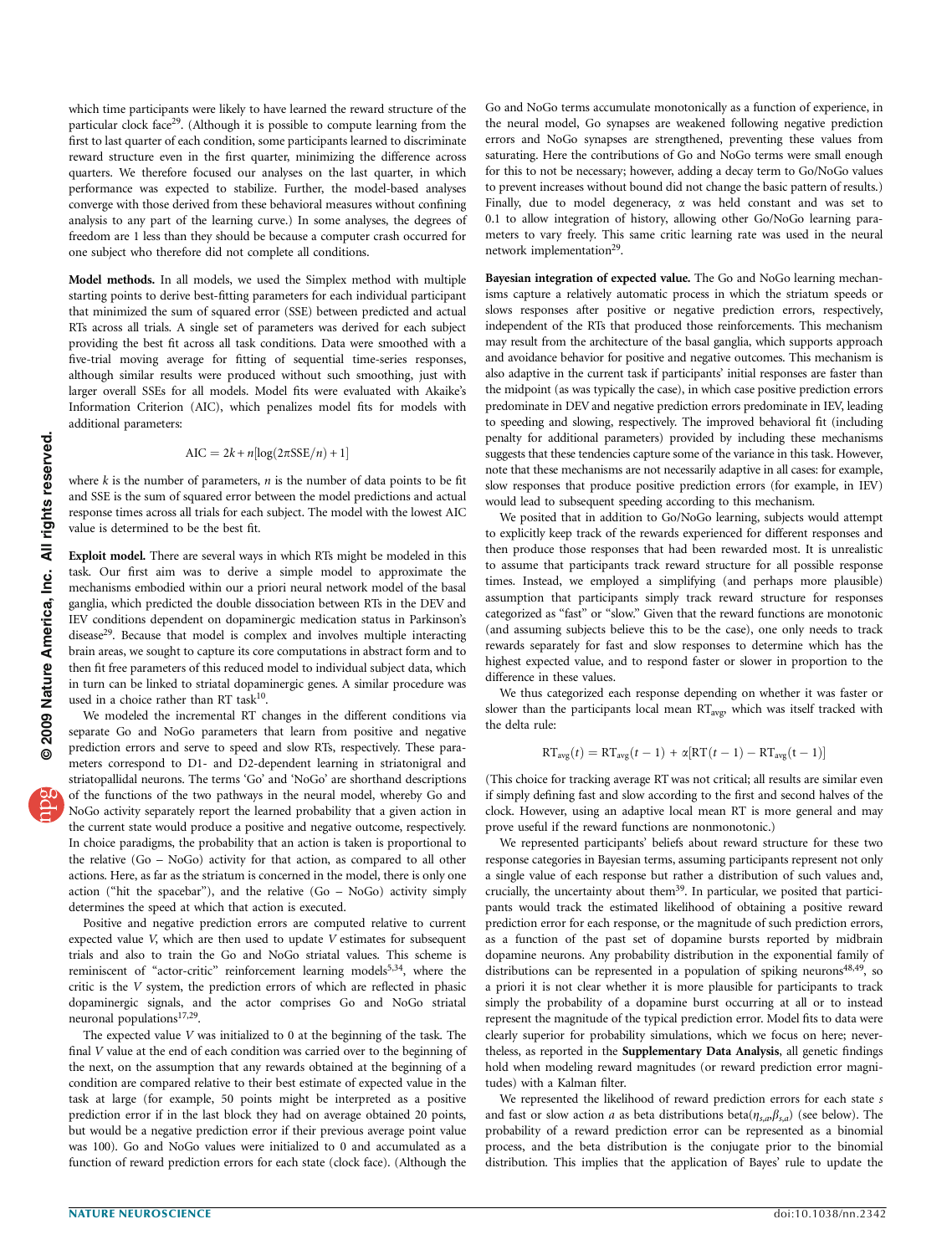prior distribution results in a posterior distribution that is itself also a beta distribution with new parameters. (Strictly speaking, a binomial process assumes that each observation is independent. This assumption is violated in the case of reward prediction errors because a given reward value may be interpreted as a positive or negative prediction error depending on prior reinforcement context. The beta distribution is nevertheless a simplifying assumption that provided a substantial improvement to behavioral fit. Furthermore, we also modeled a version in which we tracked the probability of obtaining a nonzero reward, rather than a reward prediction error. In this model, we also binarized responses such that ''fast'' and ''slow'' responses were categorized according to those that were in the first and second halves of the clock. In this case, each observation is indeed independent, and all core results continued to hold.)

The probability density function of the beta distribution is as follows:

$$
f(x; \eta, \beta) = \frac{x^{\eta - 1} (1 - x)^{\beta - 1}}{\int_0^1 z^{\eta - 1} (1 - z)^{\beta - 1} dz}
$$

where the integral in the denominator is the beta function  $B(\eta,\beta)$  and is a normalization factor that ensures that the area under the density function is always 1. The defining parameters of the posterior distribution for each state s are calculated after each outcome using Bayes' rule:

$$
P(\eta, \beta | \delta_1 \dots \delta_n) = \frac{P(\delta_1 \dots \delta_n | \eta, \beta) P(\eta, \beta)}{\int \int P(\delta_1 \dots \delta_n | \eta, \beta) d\eta d\beta} = \frac{P(\delta_1 \dots \delta_n | \eta, \beta) P(\eta, \beta)}{P(\delta_1 \dots \delta_n)}
$$

Explore model. Because of the conjugate prior relationship between binomial and beta distributions, this update is trivial without having to directly compute Bayes' equation above. The  $\eta$  and  $\beta$  parameters are updated for each state or action by simply incrementing the prior  $\eta$  and  $\beta$  hyperparameters after each instance of a positive or negative prediction error, respectively (see Fig. 4 in Supplementary Data Analysis for trajectories of hyperparameters for a single subject):

$$
\eta_{s,a}(t+1) = \begin{cases} \eta_{s,a}(t) + 1 & \text{if } \delta_{s,a,t>0} \\ \eta_{s,a}(t) & \text{otherwise} \end{cases}
$$

$$
\beta_{s,a}(t+1) = \begin{cases} \beta_{s,a}(t) + 1 & \text{if } \delta_{s,a,t<0} \\ \beta_{s,a}(t) & \text{otherwise} \end{cases}
$$

The participant can then compare the means of each posterior distribution and adjust RTs so as to increase the probability of obtaining a reward prediction error. The mean of the beta distribution is simply  $\mu = \eta/(\eta + \beta)$ . Thus, this component of the exploitation model predicts that subjects adjust RTs according to  $\rho[\mu_{slow}(s,t) - \mu_{fast}(s,t)]$ , where  $\rho$  is a free parameter scaling the degree to which participants use these mean estimates in adapting their RTs.

In addition to the Go/NoGo learning and Bayesian integration mechanisms, model fits to data were also substantially improved by a mechanism in which participants adapted RTs toward that which had produced the single largest reward thus far ('going for gold'), regardless of the reward probability. This tendency was captured by free parameter  $v$  and was not associated with any genotype (nor was it required for the core results of the paper to hold, but it may be useful for future studies of the neural and genetic mechanisms of this behavior). We modeled this by keeping track of the RT that yielded rewards that were at least 1 s.d. greater than all rewards observed thus far in the block and adapting all subsequent RTs toward this value. Further, participants' response on one trial may be heavily influenced by that of the previous trial, independent of value. Accordingly, we introduce a parameter  $\lambda$  to capture individual differences in this influence of previous responses.

Thus, the full RT model is as follows:

$$
\hat{\text{RT}}(s, t) = K + \lambda \text{RT}(s, t - 1) - \text{Go}(s, a, t) + \text{NoGo}(s, a, t) + \rho[\mu_{\text{slow}}(s, t) - \mu_{\text{fast}}(s, t)] + \nu[\text{RT}_{\text{best}} - \text{RT}_{\text{avg}}] + \text{Explore}(s, t)
$$

The computations of the final Explore term is discussed next.

One of the central advantages of the Bayesian framework is that it provides an estimate not only of the 'best guess' (the mean, or expected value  $\mu$  of the beta distribution) but also the uncertainty about that mean, quantified by the

s.d.  $\sigma$  of that distribution. We attempted to predict RT swings from one trial to the next, hypothesizing that RT swings reflect exploration when participants are uncertain about whether they might obtain better outcomes. The s.d. of the beta distributions for each state (clock-face) can be computed analytically in each trial as a measure of uncertainty:

$$
\sigma_{s,a}(t) = \sqrt{\left( \frac{\eta_{s,a}(t)\beta_{s,a}(t)}{(\eta_{s,a}(t) + \beta_{s,a}(t))^2(\eta_{s,a}(t) + \beta_{s,a}(t) + 1)} \right)}
$$

The model Explore term was applied on each trial as a function of the relative differences in uncertainty about the likelihood of reward prediction errors given fast and slow responses:

$$
\text{Explore}(s, t) = \varepsilon[\sigma_{\delta|s, a = \text{slow}} - \sigma_{\delta|s, a = \text{Fast}}]
$$

In this way, exploratory-based RT swings are predicted to occur in the direction of greater uncertainty (thereby acting to reduce this uncertainty). Note that for trials immediately following an exploratory RT swing, as it stands this implementation would roughly double-count exploration because the  $\lambda$ parameter already reflects autocorrelation between the previous and current RT (where in this case the previous trial was an exploratory swing). To mitigate against this double counting, we set the Explore term to 0 in trials immediately following an exploratory RT swing (defined as a change in RT that was in the same direction predicted by the uncertainty Explore term). The results were not sensitive to this particular implementation, however. (For example, similar findings were found without resetting Explore to 0 but instead including a parameter into the RT estimate that reflects the effects of previous RT swings from trial  $n - 2$  to  $n - 1$  (in addition to  $\lambda$ , which accounts for the raw RT in trial  $n - 1$ ). This additional parameter was negative, such that a large RT swing in trial  $n - 1$  was predictive of a swing in the opposite direction in trial n. In this model, without Explore being re-set, all genetic findings remained significant, including the COMT gene-dose Explore effect;  $P = 0.01$ .)

A number of models of RT swings were compared in an effort to determine whether COMT effects were specific to uncertainty.

Sutton (1990) exploration bonus. In this model, exploration is increasingly encouraged for options that had not been explored for several trials. Specifically, exploration is predicted to increase with the square root of the number of trials since making that choice, scaled by free parameter  $\zeta$ :

$$
\hat{\mathrm{RT}}'(s,t) = \begin{cases} \hat{\mathrm{RT}}(s,t) + \varsigma \sqrt{(n)} & \text{if } \mathrm{RT}(s,t-1) \dots \mathrm{RT}(s,t-n) < \mathrm{RT}_{\mathrm{avg}}(t-i) \\ \hat{\mathrm{RT}}(s,t) - \varsigma \sqrt{(n)} & \text{otherwise} \end{cases}
$$

"Lose-switch" model. In this model, RT swings are predicted to occur after negative prediction errors, such that participants switch to a slower response if the previous response was fast and vice versa. The degree of adaptation was scaled by free parameter  $\kappa$ .

$$
\hat{\mathrm{RT}}'(s, t) = \begin{cases}\n\hat{\mathrm{RT}}(s, t) + \kappa & \text{if } \delta_{s, a, t} - 1 < 0; \, \mathrm{RT}(s, t - 1) < \, \mathrm{RT}_{\mathrm{avg}}(t - 1) \\
\hat{\mathrm{RT}}(s, t) - \kappa & \text{if } \delta_{s, a, t} - 1 < 0; \, \mathrm{RT}(s, t - 1) \geq \mathrm{RT}_{\mathrm{avg}}(t - 1) \\
\hat{\mathrm{RT}}(s, t) & \text{otherwise}\n\end{cases}
$$

"Regression to the mean" model. Here responses are predicted to speed or slow as a function of whether the previous response was faster or slower than the local mean, regardless of the outcome. The degree of adaptation was scaled by free parameter  $\xi$ .

$$
\hat{\mathrm{RT}}'(s,t) = \begin{cases} \hat{\mathrm{RT}}(s,t) + \xi & \text{if } \mathrm{RT}(s,t-1) < \mathrm{RT}_{\mathrm{avg}}(t-1) \\ \hat{\mathrm{RT}}(s,t) - \xi & \text{if } \mathrm{RT}(s,t-1) \geq \mathrm{RT}_{\mathrm{avg}}(t-1) \end{cases}
$$

where  $RT'(s,t)$  is the new RT prediction including regression to the mean.

"Reverse momentum" model. This model attempts to capture periodic changes in RT whereby subjects reverse the direction of their responses if they had progressively sped up or slowed down over the last number of trials. The degree of RT adjustment was predicted to linearly increase with the number of preceding responses that had been progressively speeded or slowed, and scaled by a free parameter y. Further, this RT reversal was predicted to occur only if the number of progressively speeded or slowed responses exceeded a minimum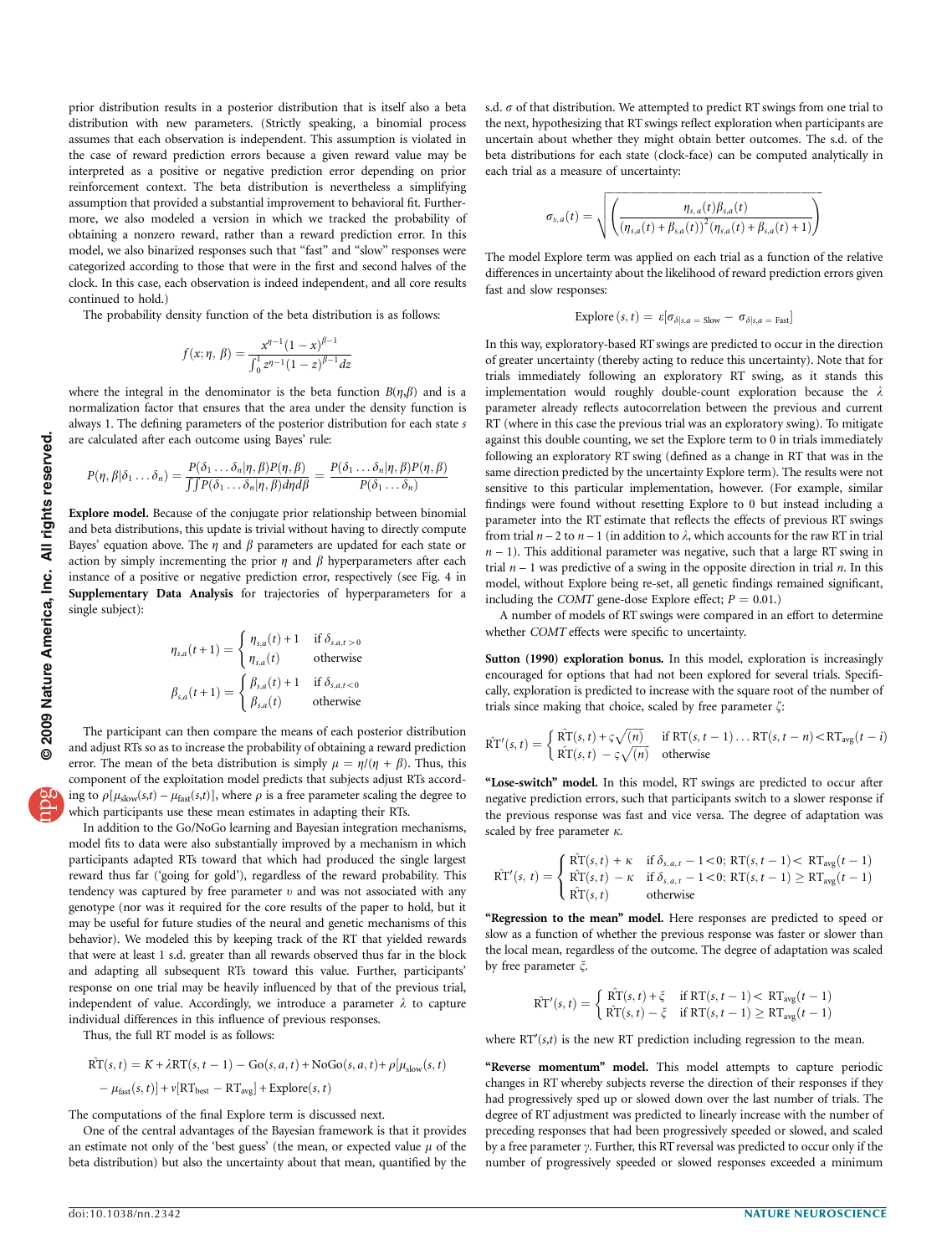<span id="page-10-0"></span>threshold  $\theta$ , also a free parameter (this parameter allows for variability in the period of RT swings and was required for the good fits described below).

50. Ye, S., Dhillon, S., Ke, X., Collins, A.R. & Day, I.N. An efficient procedure for genotyping single nucleotide polymorphisms. *Nucleic Acids Res.* **29**, e88-1–e88–8<br>(2001).

$$
\hat{\mathrm{RT}}'(s,t) = \begin{cases}\n\hat{\mathrm{RT}}(s,t) + \gamma n & \text{if } \mathrm{RT}(s,t-1) < \mathrm{RT}(s,t-2) < \dots & \mathrm{RT}(s,t-n) \dots; n > \theta \\
\hat{\mathrm{RT}}(s,t) - \gamma n & \text{if } \mathrm{RT}(s,t-1) > \mathrm{RT}(s,t-2) > \dots & \mathrm{RT}(s,t-n) \dots; n > \theta \\
\hat{\mathrm{RT}}(s,t) & \text{otherwise}\n\end{cases}
$$

Model comparison results are presented in the Supplementary Data Analysis.